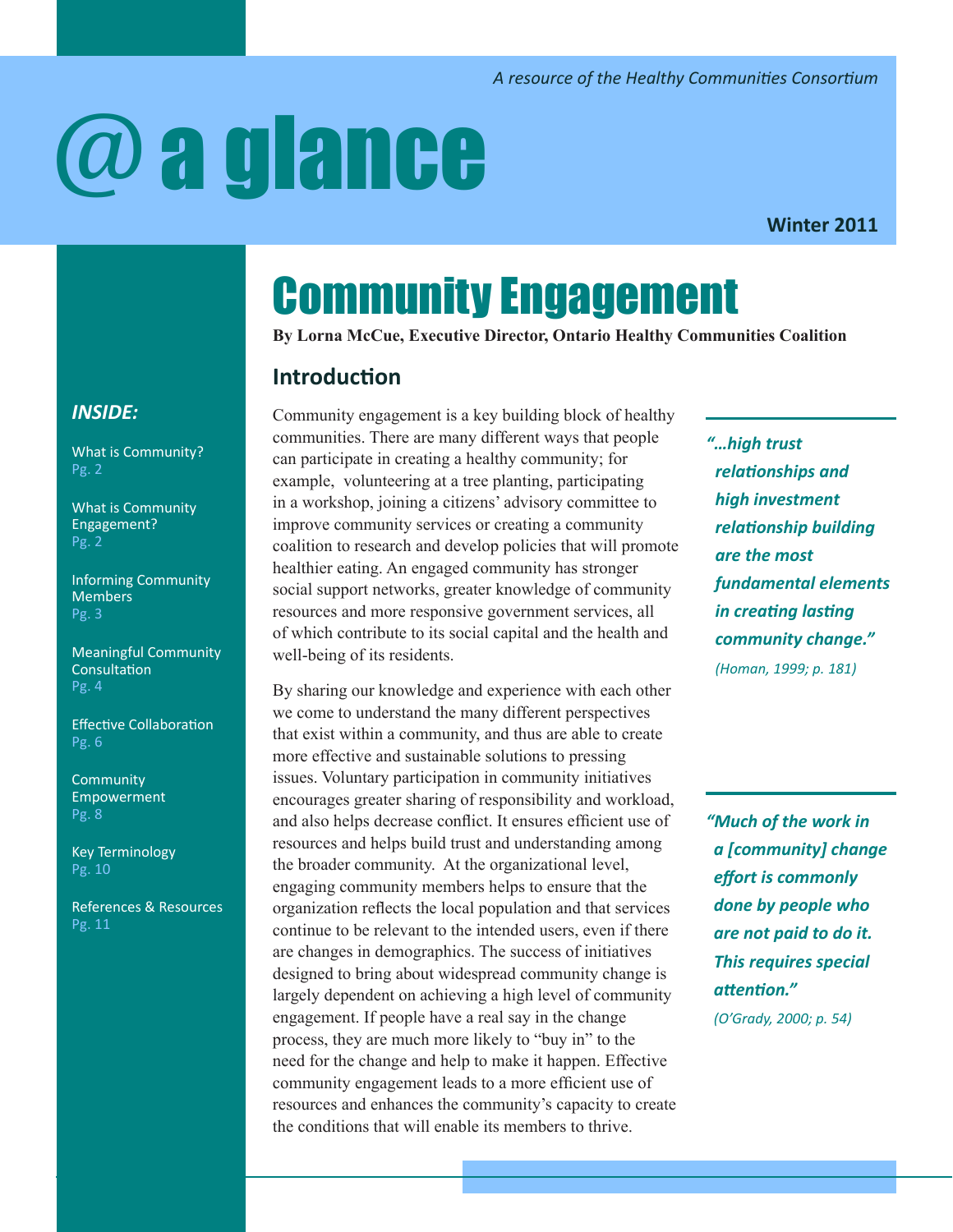This resource describes various levels and types of community engagement, defines key terms and provides tips on how to develop and manage a successful community engagement process. A list of resources has also been compiled to aid your further investigation of this topic.

The content for this resource was derived from a number of sources, including workshop presentations and informal dialogue with colleagues. Particular acknowledgement is given to materials provided by Ginsler and Associates and the Region of Waterloo Public Health.

# <span id="page-1-0"></span>**What is Community?**

Communities have been defined in many different ways, but at its core is a sense of belonging, which is based on some common characteristic(s), such as

- Shared place Shared interest Shared religion
	-
- Shared ethnicity Shared circumstance

# <span id="page-1-1"></span>**What is Community Engagement?**

Community Engagement is "the process of working collaboratively with and through groups of people affiliated by geographic proximity, special interest, or similar situations to address issues affecting the well-being of those involved". (Tamarack)

# **Planning a Community Engagement Process**

There are several steps to planning an effective community engagement process. They are listed below in a rational, chronological order, but in reality, often the steps will become blurred, with a new step starting before the previous one has finished, or different individuals being involved in different steps at the same time. Sometimes some of the steps are skipped altogether, particularly if they don't seem appropriate to the situation or timing.

- **1. Issue identification** what is the change that you want to effect?
- **2. Stakeholder identification** who needs to be involved?
- **3. Goal identification** what do you want to actually accomplish?
- **4. Planning steps/time** how are you going to go about it?
- **5. Process/resource development** what organizational structures, processes and resources do you need?
- **6. Implementation strategy** what are the details of your plan? Who will do what, and when?
- **7. Evaluation strategy** how will you know if you have succeeded?
- **8. Report & Recommendations** how will you let others know about your accomplishments?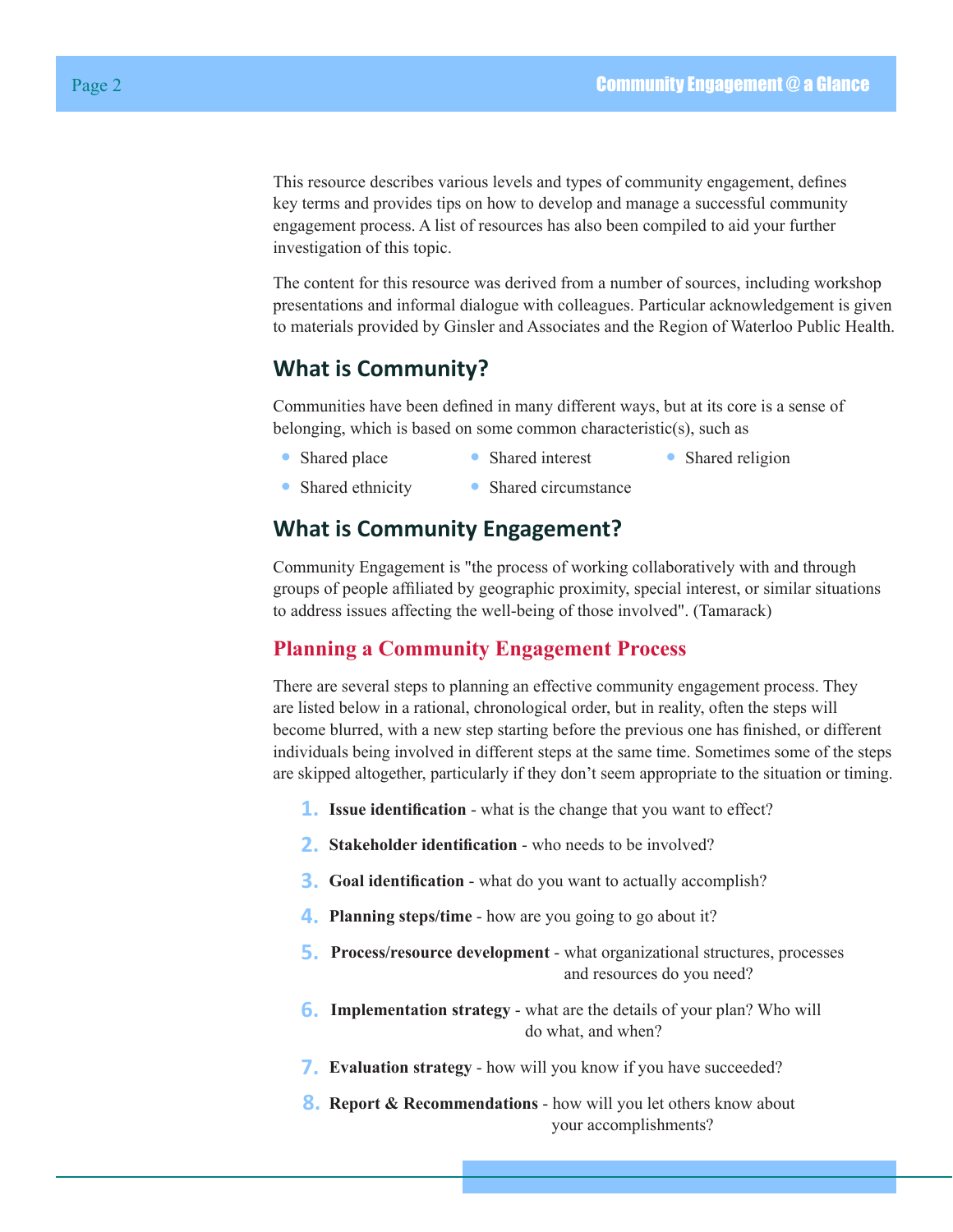# **Four Levels of Community Engagement**

Community engagement is a continuum from low to high levels of involvement. Levels of community engagement have been characterized differently by various authors. The simplest breakdown that is meaningful within the scope of community-based health promotion practice divides the continuum into four levels: informing, consulting, collaborating and empowerment.

# **INFORM**

Providing balanced and objective information through various channels.

#### **EXAMPLES:**

- media; newspapers, TV, Facebook
- print materials; brochures, fact sheets
- website
- open houses

# **CONSULT**

Obtaining input and feedback from community members to help identify needs and assets, set priorities or make decisions

#### **EXAMPLES:**

- citizens' panel
- networking
- community survey
- focus groups

# **COLLABORATE**

Partnering with community members in an on-going, interactional process of planning and decision making; community members provide advice, innovation and recommendations that are reflected in the final outcomes.

#### **EXAMPLES:**

- Advisory/Steering Committee
- Policy Round Table
- Consensus Building Events

# **EMPOWER**

Providing supports to enable community members to define issues and create solutions. Community members lead and control the process.

#### **EXAMPLES:**

- Community Coalitions
- Citizen Committees
- Neighbourhood Associations

However, the continuum doesn't proceed in discrete levels; some community engagement processes may only involve one level, while others may include two or three levels at different times or event at the same time.

**Community Engagement** 

# <span id="page-2-0"></span>**Informing Community Members**

For the most part, information flows in one direction, usually from a government department or organization to community members. Often it is provided as a means of raising awareness or educating community members in areas that affect their well-being.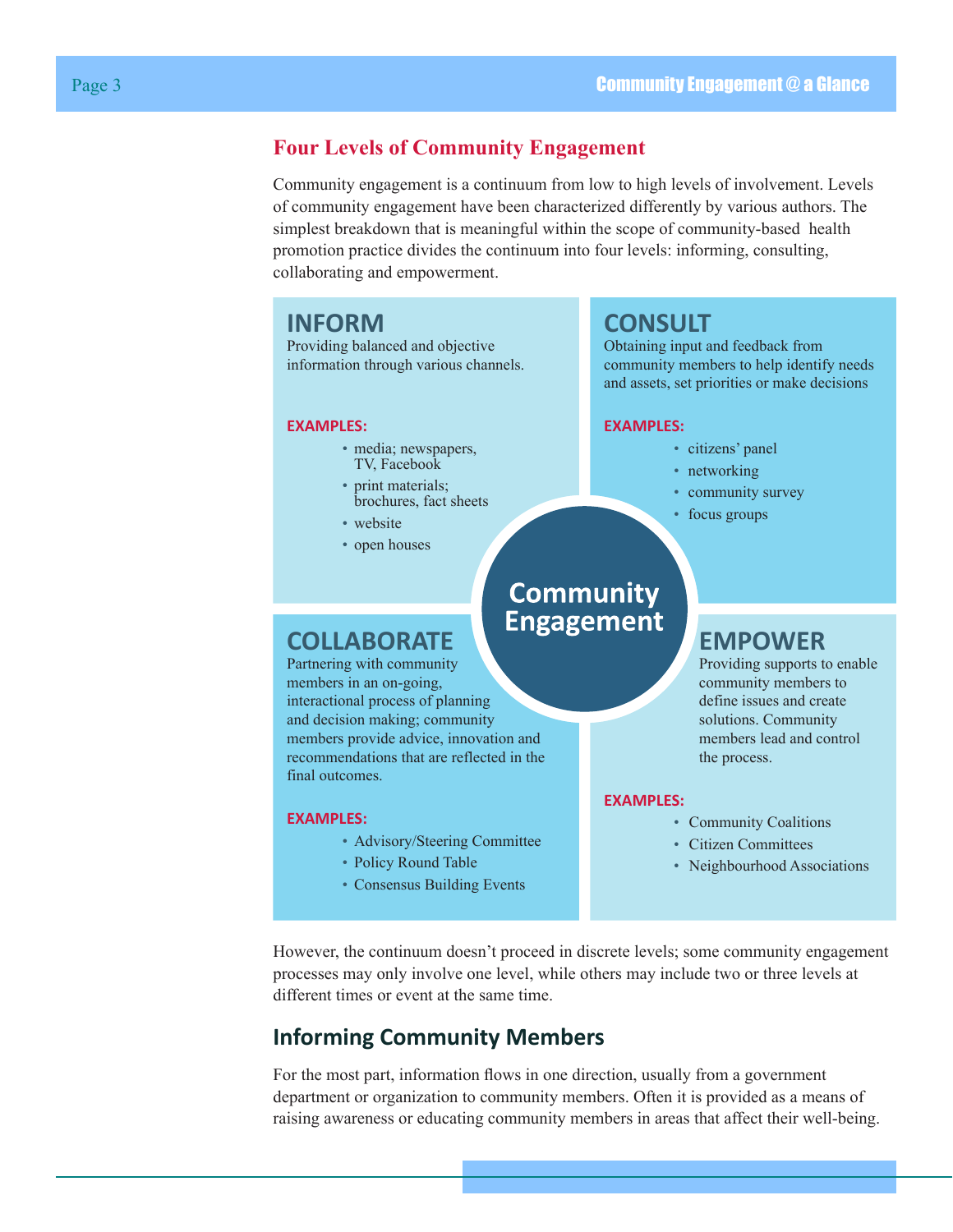While this is very important, the level of engagement with communities is generally very low when using one-way channels such as radio, TV and print media, or posters and brochures. Use of social media such as Facebook and Twitter may be more engaging than traditional communication methods but require a significant commitment to keep them fresh and up to date. Often the dissemination of information will precede more intensive community engagement strategies. A social marketing campaign, designed to change attitudes and behaviour, may utilize a community engagement strategy; however, professional skills are required for the campaign to be effective and to avoid creating any unintended harm.

When developing a plan to provide information to community members, it is best to include a number of different approaches to ensure you reach as many people as possible. For example, you could place posters in areas frequented by the people you want to reach, deliver presentations at various meetings and events that you attend and arrange to be interviewed by your local television station. Text size and font, use of graphics, colour and clear language are important considerations when you are attempting to engage people through print or online materials.

# <span id="page-3-0"></span>**Meaningful Community Consultation**

Before initiating any community consultation process it is vital that sufficient time and resources are allocated to conduct a community assessment to ensure that the community is ready and willing to be involved. Effective consultations require:

- A clear understanding of your own goals; for example, are you consulting the community for their input, for confirmation of your research findings, or to educate them on an important health concern?
- A clear understanding and acknowledgement of the community's interest; i.e., what is in it for them? For example, will they be able to increase their ability to impact public policy and program decisions, or increase the level of awareness and responsiveness of government to their situation?
- Democratic processes; minority voices are heard and efforts are made to engage and welcome individuals from marginalized sectors of the community.
- Sufficient time; for appropriate planning, communications and relationship building at the start of the process, to carry out the consultation effectively, and to follow up on the results.

# **Presenting Options**

If you are presenting options for community members to choose from, you will first need to identify the level of input desired. For example, asking "Where should we go on vacation this year?" is very different from saying "We're going to the beach. Do you want to come?" If you are only considering one way of doing something, there is no reason to consult. If there is more than one way, you need to present sufficient information about the options and their strengths and weaknesses so that community members can make an informed choice.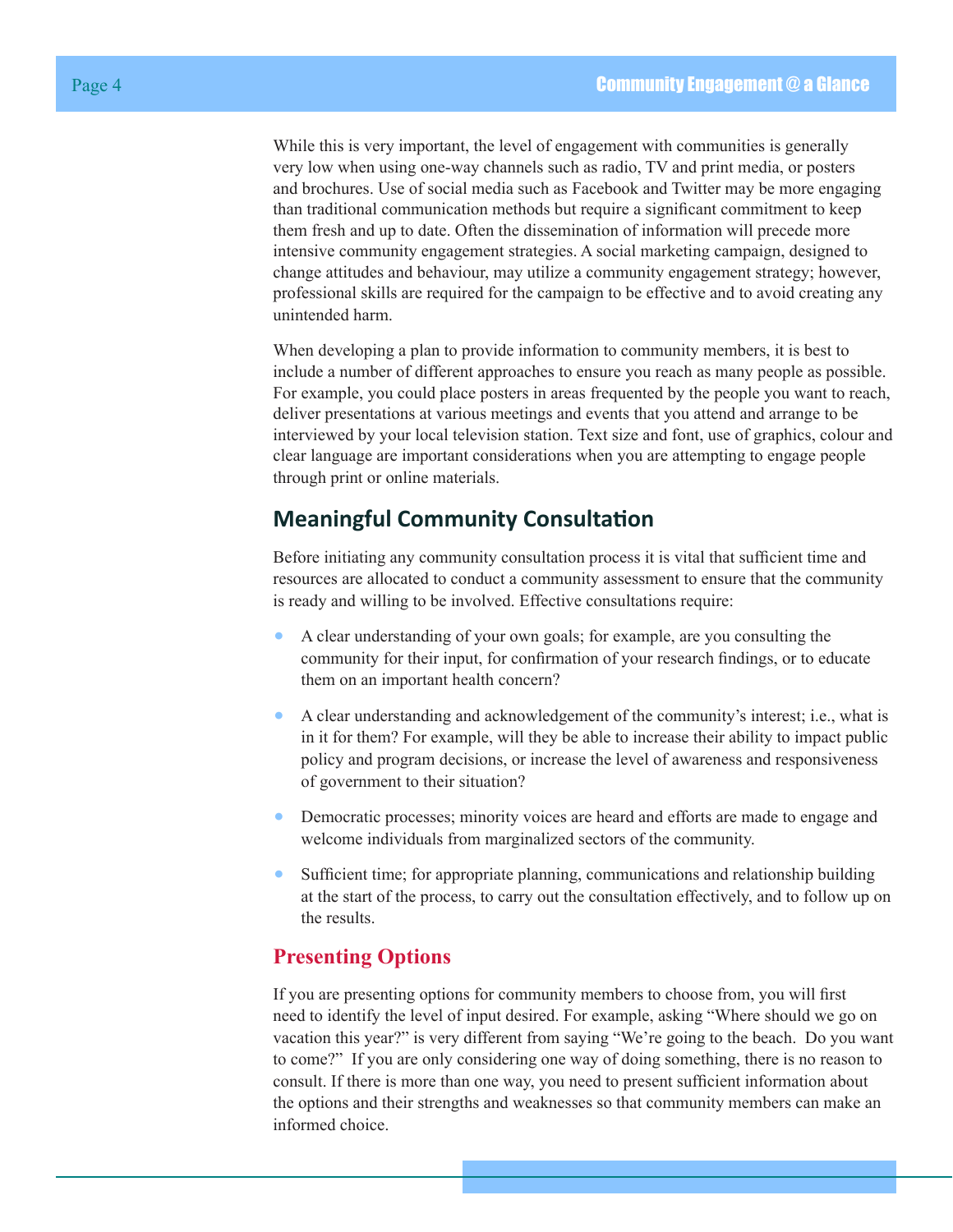*"Nothing is more dangerous than an idea when it's the only one you have."* 

*(Emile Chartier, French philosopher)*

It is also important to understand the difference between opinion, which is a statement of personal preference based on initial response, and judgment, which is a thoughtful assessment based on facts and evidence. The more people know about the options, the better their input will be.

#### **For example, which of the two cars below would you prefer to have?**



Based on a cursory glance, most people would choose Car B. But what if you found out that Car A gets excellent gas mileage, the flat tire is easily repaired, and is generally inexpensive to maintain and insure? It is also unlikely to be stolen. Car B, on the other hand, gets poor gas mileage, is expensive to repair, expensive to insure and is more likely to be stolen. There is also a skunk smell that just won't go away and large permanent stain in the interior. And it has a blown engine. Given that information, most people would reevaluate their choice.

| <b>A Consultation Model</b>                                                                                                   |                                                                                      |                                               |
|-------------------------------------------------------------------------------------------------------------------------------|--------------------------------------------------------------------------------------|-----------------------------------------------|
| <b>Identify the Goal</b>                                                                                                      |                                                                                      |                                               |
| <b>PRESENT OPTION 1</b>                                                                                                       | <b>PRESENT OPTION 2</b>                                                              | <b>PRESENT OPTION 3</b>                       |
| How it meets the goal<br>Cost<br>Pros<br>Cons                                                                                 | How it meets the goal<br>$\bullet$<br>Cost<br>$\bullet$<br>Pros<br>Cons<br>$\bullet$ | How it meets the goal<br>Cost<br>Pros<br>Cons |
| Decide on the method of consultation; e.g. individual interviews, focus group,<br>door-door survey, online survey, mail, etc. |                                                                                      |                                               |
| <b>Report Back to Community</b>                                                                                               |                                                                                      |                                               |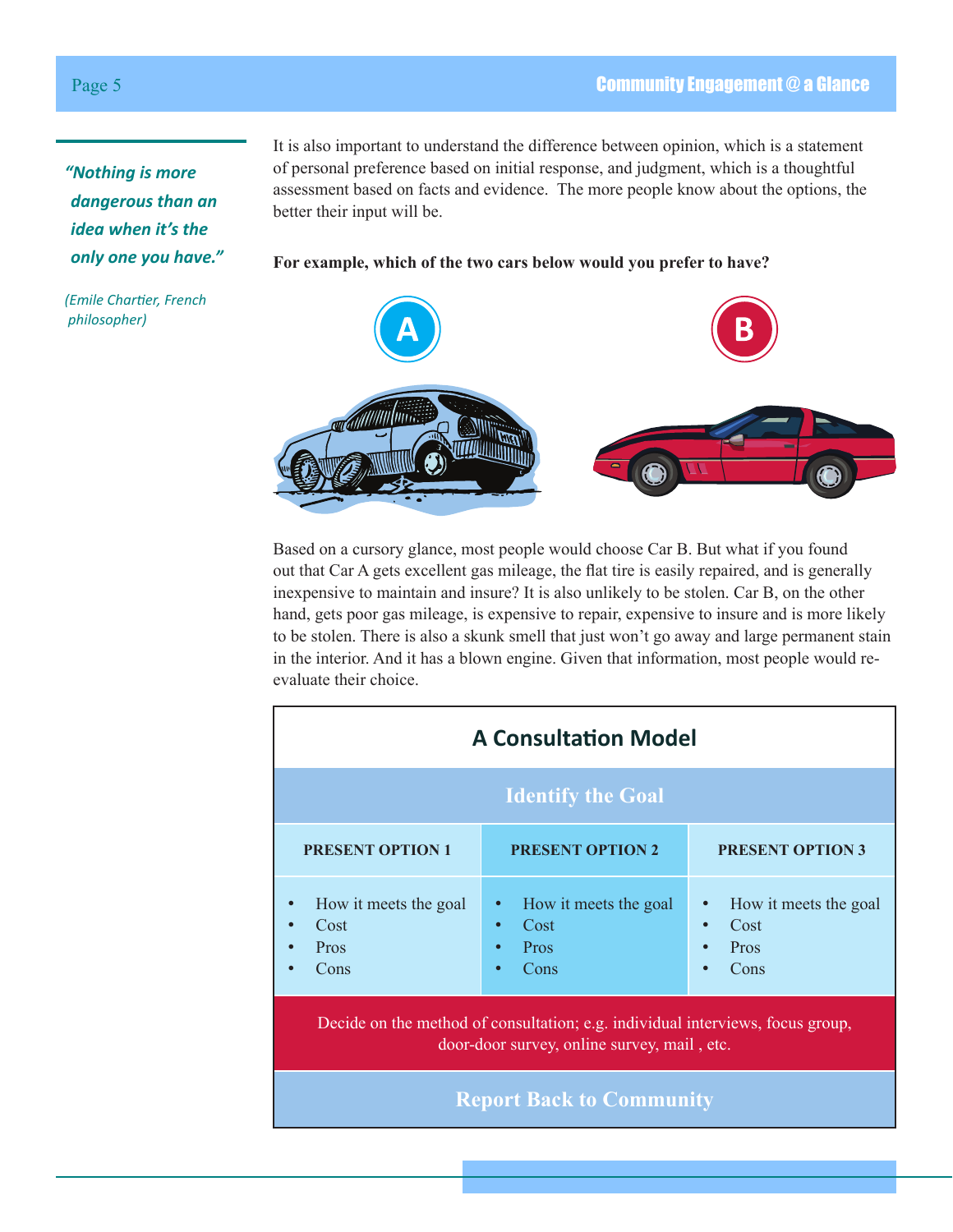# <span id="page-5-0"></span>**Effective Collaboration**

Not all problems in a community are best addressed by creating a collaborative. Successful community collaboration requires a high level of human and organizational resources and the management of complex relationships. Members must have a high level of commitment, investment and sense of ownership over the collaborative process. Because of this it is important to have a strong rationale for implementing a collaborative strategy.

Collaborative structures are appropriate and perhaps even necessary when tackling broad community or population level goals, such as reducing poverty, increasing physical activity, decreasing homelessness or combatting air pollution. In order to have a significant impact in any of these areas, a number of organizations in different sectors need to work together to develop and implement a coordinated plan. Community collaborations are also useful when the goal is to coordinate the delivery of services, address systemic concerns or create a coordinated community response to a particular issue.

Government programs, businesses, community organizations, faith-based organizations, health, recreation and social services and many others will have valuable contributions to make. However, if the goal is to maintain the initiative past the last grant payment, there must be a significant voluntary component which will rely on the engagement of individual community members.

During the planning phase it would be wise to take the time to discover whether or not there are coalitions or networks already in place that have an interest in the goal or issue being addressed. It may be useful to link with them, and it will almost certainly create problems if they are ignored.

For collaborations to be successful there must be a high degree of trust between partners, as well as a clear and transparent process with agreed upon goals and terms of reference. Members may play different roles within the collaboration; e.g. convener, technical assistance, community organizer, or fundraiser.

#### **THERE ARE MANY BENEFITS TO COLLABORATION:**

**Synergy:** the accomplishments of the collaborative will be greater than each group working on its own could ever hope to achieve.

**Community Capacity:** Increased awareness of community issues, needs and assets will foster the sharing and expansion of resources and the emergence of innovative solutions.

**Reduction of Barriers:** Obstacles faced by one group may be overcome by another group with a different set of resources and connections.

**Community Representation:** A collaborative has a stronger voice than a single organization because it has broader community represented.

**Effectiveness:** Working together can help ensure efforts and services aren't being duplicated, increase the accountability of both organizations and individuals, and lead to a more equitable distribution of resources.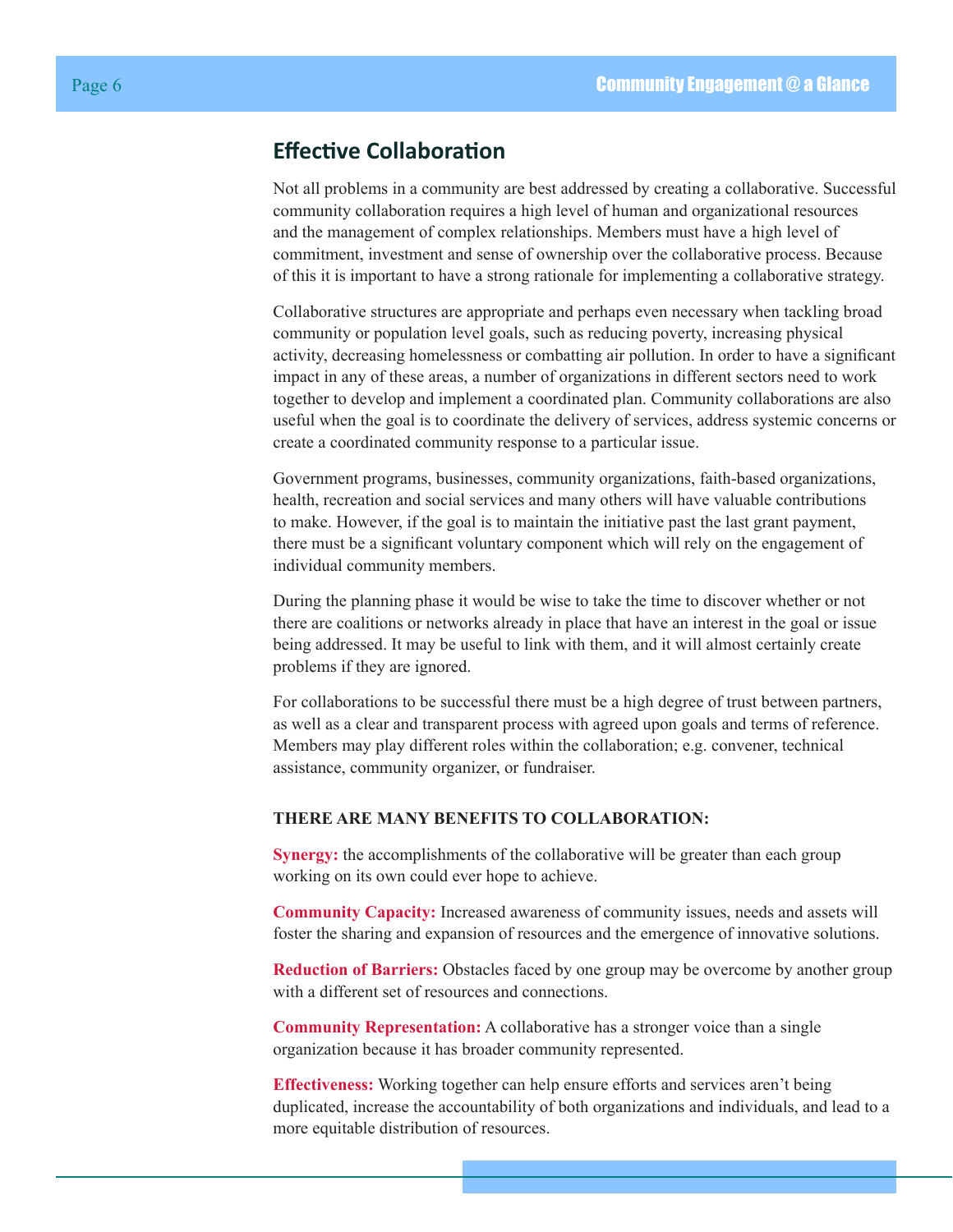*"The problem isn't just that we are speaking different languages, but that we live in different worlds"* 

*(Klein, 2011)*

However, there are many challenges as well. Conflicting agendas and organizational philosophies can hijack the collaborative, or well-meaning members may become so focused on accommodating all partners that their strategies either become too broad to accomplish anything concrete, or they take on too many issues and overextend the capacity of the collaborative. Varying skill and comfort levels as well as differences in energy and commitment of participants can cause tension within collaboratives. Challenges may also be encountered when the individuals involved have vastly different perspectives on the issue due to a wide span of cultural, political or economic experiences. There is usually a positive correlation between the services of a skilled facilitator, whether paid or volunteer, and successful collaborations.

Despite the challenges of collaboration, when it is working well, it is a powerful force that will yield great benefits to communities.

# **Principles of Effective Collaboration**

Here are some tips on effective collaboration from Professor D. Brackenreed at Nipissing University in North Bay.

#### **A. Establish common goals**

- Develop a relationship
- Engage in small-scale efforts initially
- Develop common perceptions

#### **B. Voluntary participation**

- Collaboration cannot be forced by directives from superiors.
- Involve key stakeholders
- Invite participation

#### **C. Recognize equality among participants**

- Each person's contribution is equally valued
- Each person has equal value in decision-making
- Use names, not titles, when interacting
- Rotate and share team roles
- Structure ways to facilitate participation

#### **D. Share responsibility for participation and decision-making**

- Share perspectives about the problem
- Balance between coordination of tasks and division of labor
- Brainstorm before decision-making
- Establish clear delineation of agreed-upon actions as follow-up procedures

#### **E. Share accountability for outcomes**

- Acknowledge risks and potential failure
- Everyone shares in both successes and failures.
- Celebrate success together
- Learn from the failure together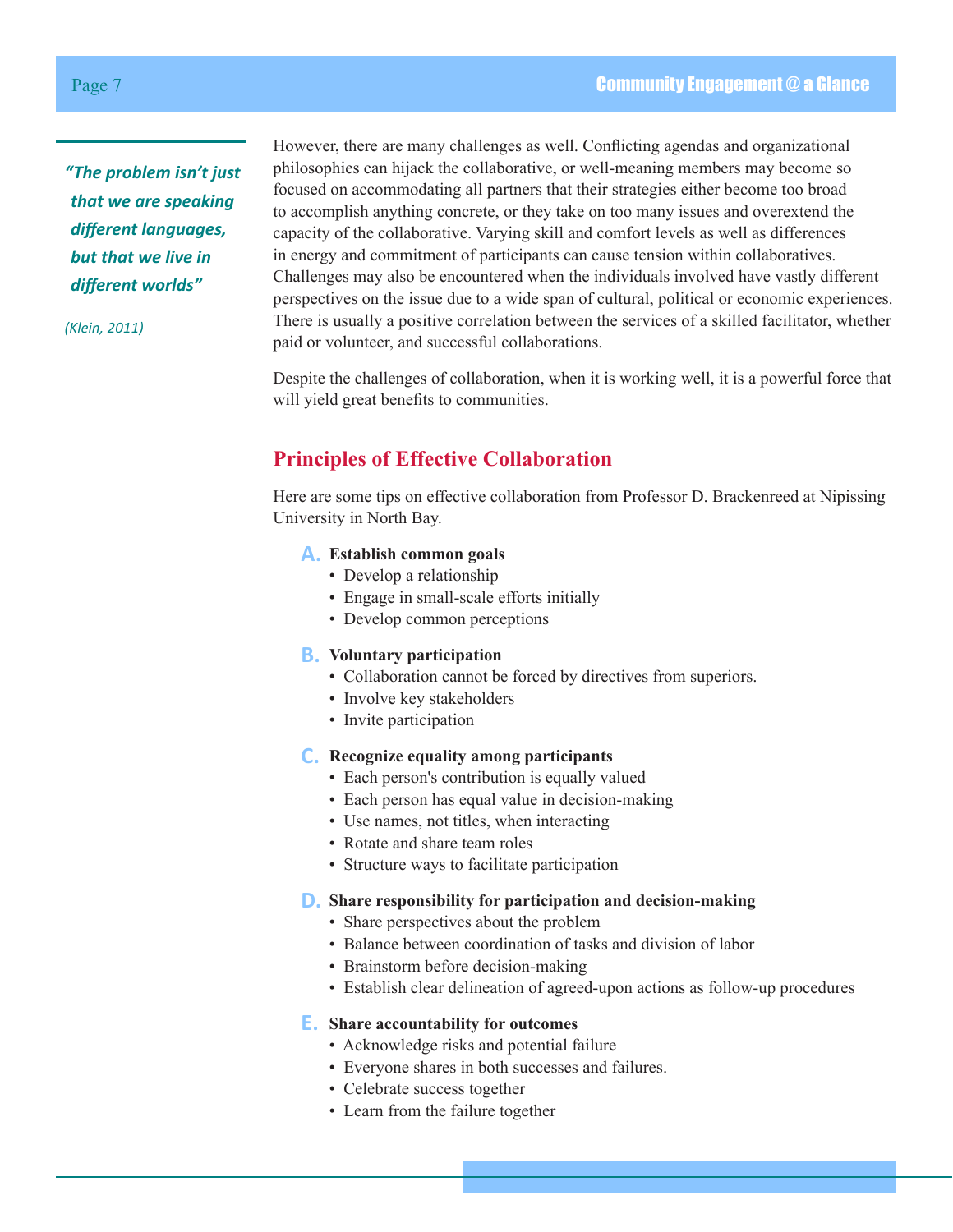#### **F. Share resources**

- Identify respective resources
- Each person has resources to contribute.
- Use joint decision-making about resource allocation

# <span id="page-7-0"></span>**Community Empowerment**

Empowerment is "a social process of recognizing, promoting and enhancing people's abilities to meet their own needs, solve their own problems and mobilize the necessary resources in order to feel in control of their own lives." (Gibson, 1991 p. 354)

You can't empower people, but you can help create the conditions in which they can empower themselves. When we engage community members in a way that promotes their empowerment, we work with them on an equal basis to explore issues and find solutions.

#### **Here are a few principles for promoting community empowerment.**

#### **1. COMMUNITY ISSUE IDENTIFICATION**

Workers who are assigned the task of "engaging the community" often find themselves in the situation of trying to promote interest in an issue that doesn't seem to be very important to community members. For a community initiative to be successful over the long term and especially if it needs to bridge gaps in funding, the issue(s) to be addressed must be identified by the community as a priority on which they feel compelled to take action. Aligning the mandate of a funded program and the interests of the community can be tricky, and may require some intervening activities, such as linking your work with other community priorities, raising awareness of why the issue is important, or narrowing the sectors that will be involved to those that are most directly affected. Ultimately, if there is no real community commitment the initiative will fail.

#### **2. COMMUNITY CONTROL**

Empowered communities hold onto the reins of their community projects, from their initial conceptualization, through the planning phases to implementation, evaluation and communications. Throughout these phases, decision-making power rests with the community - not because an external agency is "allowing" them to make decisions, but because they actually have the power to do so. In a healthy community, decisions are made within a democratic or consensus governance structure.

#### **3. COMMUNITY EXPERTISE**

In every community there is a wealth of knowledge, skills and experiences that can be harnessed to help solve community issues. Discovering the assets, capacities and abilities of a community is an important activity in any type of community work. They can then be connected in ways that multiply their power and effectiveness. Community members are the "experts" on their own community; they know what will work and what won't, who needs to be involved and what it will take to achieve success.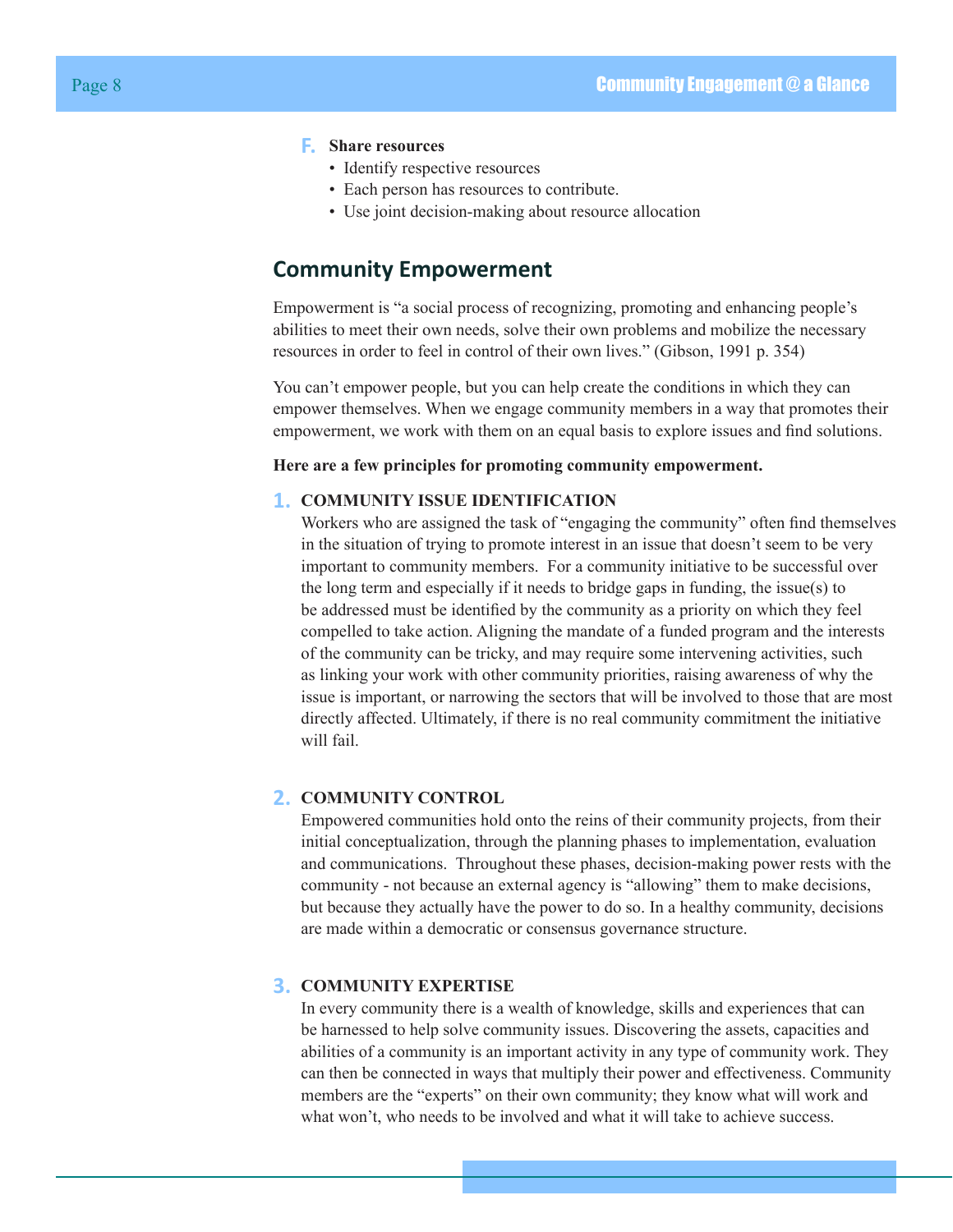#### **4. ACCESS TO EXTERNAL RESOURCES**

While there are often untapped resources in a community, large scale change efforts generally involve outside assistance. Operating funds, expert consultants to provide technical assistance and other resources may be required. An empowered community will decide which funding sources to approach and the scope of the work they wish to have funded. They will hire the consultants of their choosing and negotiate a work plan with them.

#### **Success Factors for Community Engagement**

There are several characteristics that community engagement processes must strive to attain if they are ultimately going to be successful.

#### **• INCLUSIVITY**

Community engagement processes should be accessible to all members of the community. The critical question for any community engagement process is not so much who participated, but who did not, and why. We need to be inclusive of many dimensions of diversity:

- Ethno-cultural/religious Income Sexual orientation Age
	-
- 
- 
- 
- 
- 
- 
- Education Geographic Socio-Economic Status

#### **• TRANSPARENCY**

The aims of the community engagement process and the interests of the leaders are known by all participants. Everyone needs to be clear about why they are involved and what will and will not be expected of them. Most community members are pretty quick to detect any attempt to deceive or manipulate them.

#### **• RESPONSIVENESS**

Every community engagement process is different because each responds to local knowledge and conditions. While there may be a general process applied to engage communities, the sequence of events and activities will vary from one application to another. Remember that one size never fits all and changes to your plans are inevitable.

#### **• RELEVANCE**

Community engagement builds on local knowledge and values the input and perceptions of diverse groups. A fundamental community development principle is to start where the community is at present; this means that there may be some initial issues that need to be resolved before the community is ready for the work you are hoping they take on. Local residents who feel their needs are addressed are more likely to participate in its implementation and ongoing management. Another principle is to access knowledge from wherever it is; often an unlikely source can provide a wealth of valuable history and information.

#### **• SUSTAINABILITY**

Many community projects fail because when the facilitators go home or the funding stops the community can't sustain the effort. A high level of community engagement will foster the development of skills and capacities as well as a strong sense of personal responsibility and commitment to action, thereby supporting project sustainability.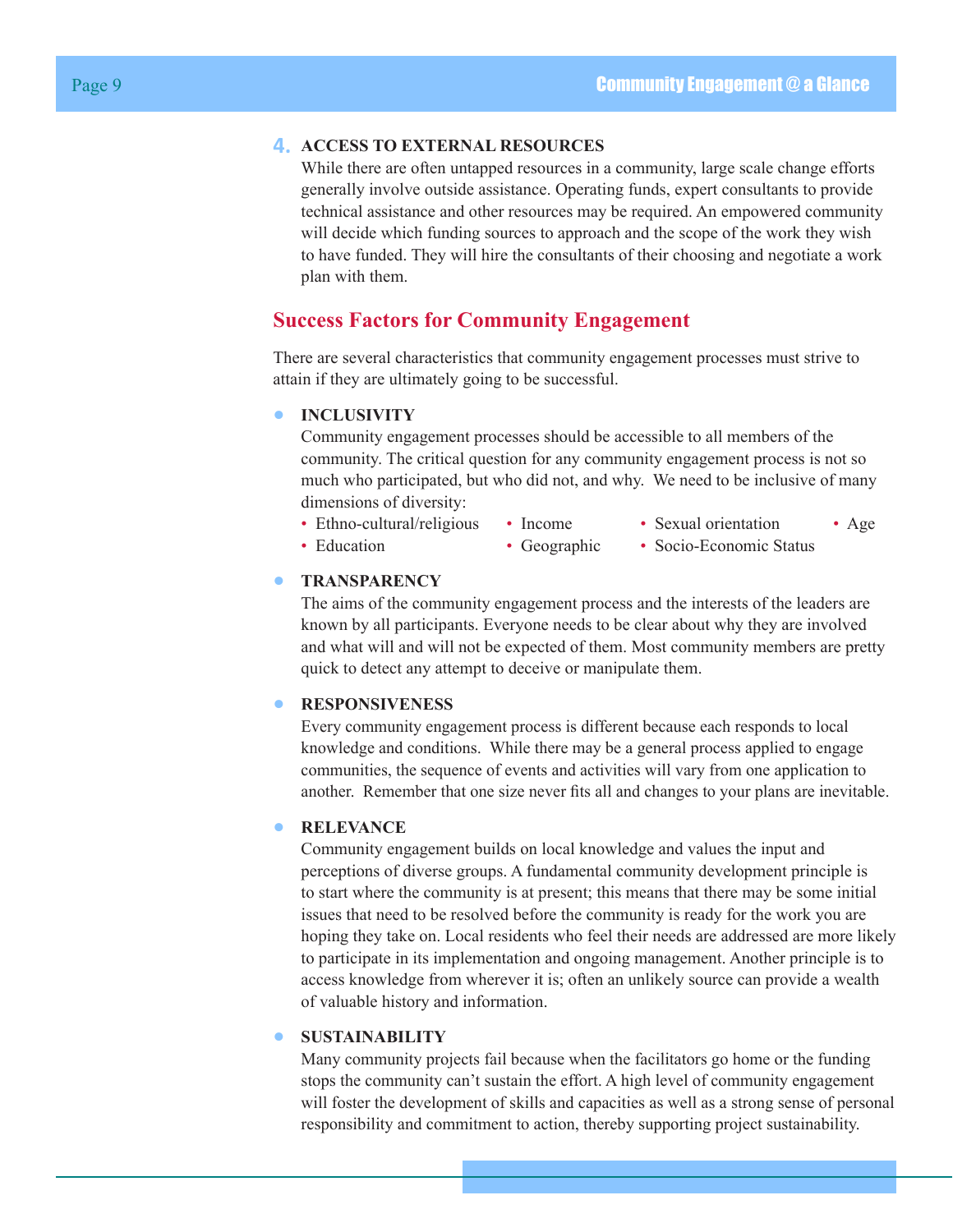# <span id="page-9-0"></span>**Key Terminology**

**Advocacy** – a combination of individual and social actions designed to gain political commitment, policy support, social acceptance and systems support for a particular health goal or program.

**Awareness** – having or showing realization, perception, or knowledge

**Collaboration** –organizations not only sharing information but also making adjustments to their services – they share resources to help each other do a better job.

**Community Capacity Building** – activities, resources and supports that strengthen the skills and abilities of people and community groups to take effective action and leading roles in the development of their communities

**Community Development** – the process whereby community members come together to take collective action to identify problems, locate resources, analyze power structures and needs, and create and implement an action plan to address this need.

**Community Alliance** – an agreement between two or more persons, groups or organizations in order to advance common goals and to secure common interests.

**Cooperation** – organizations helping each other expand or enhance their capacities to do their jobs.

**Coordination** – a relationship between organizations when they modify their activities together, they provide better services to the community.

**Empowerment** – an intentional ongoing process, centred in the local community, involving mutual respect, critical reflection, caring and group participation through which people gain greater control over the decisions and actions affecting their health.

**Enabling** – taking action in partnership with individuals or groups to empower them, through the mobilization of human and material resources, to promote and protect their health.

**Health Communication** – the use of communication techniques and technologies to positively influence individuals, populations and organizations for the purposes of promoting conditions conducive to human and environmental health

**Health Education** – consciously constructed opportunities for learning that involve some form of communication designed to improve health literacy

**Knowledge Transfer** – expertise and skills acquired through experience or education

**Networking** – a relationship between organizations that involves exchanging information in order to help each organization do a better job.

**Policy Development** – the process of developing legislative and regulatory measures that protect the health of communities and make it easier for individuals to make healthy choices.

**Social Marketing** – a technique which aims to raise public awareness and provide advice on health issues through channels such as literature, advertising and other media. It also aims to change behaviour that will lead to improvement in the health of society.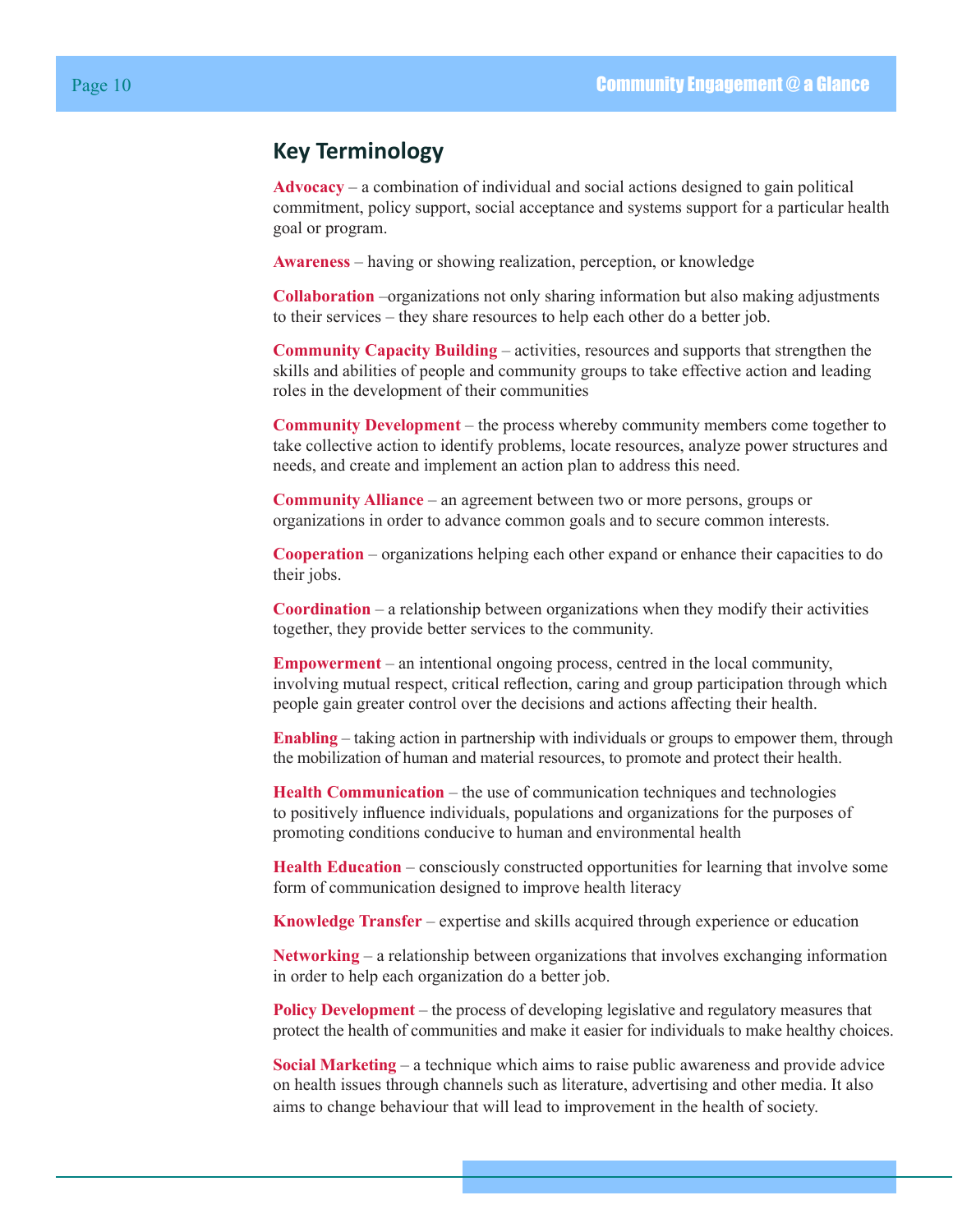# <span id="page-10-0"></span>**References and Resources**

## **Websites**

Community Engagement (Resource Library). Tamarack: An Institute for Community Engagement. <http://www.vibrantcommunities.ca/g3s1.html> (accessed March 15, 2011)

Community Engagement Toolbox (Wigan, UK) <http://www.community-toolbox.org/default.aspx>(accessed March 15, 2011)

The Community Tool Box: provided by the Work Group for Community Health and Development at the University of Kansas. <http://ctb.ku.edu>(accessed March 15, 2011)

PARTICIPATION WORKS! 21 techniques of community participation for the 21st century Produced by the New Economics Foundation with members of the UK Community Participation Network [http://www.dundeecity.gov.uk/dundeecity/uploaded\\_publications/publication\\_286.pdf](http://www.dundeecity.gov.uk/dundeecity/uploaded_publications/publication_286.pdf)  (accessed March 15, 2011)

Collaboration and Partnerships for Healthy Communities. Ontario Healthy Communities Coalition<http://ohcc-ccso.ca/en/online-courses>(accessed March 15, 2011)

Community Development Strategies. Ontario Healthy Communities Coalition <http://ohcc-ccso.ca/en/online-courses>(accessed March 15, 2011)

Principles of Community Engagement, Centers for Disease Control and Prevention [http://www.cdc.gov/phppo/pce/ \(](http://www.cdc.gov/phppo/pce/ )accessed March 14, 2011)

Real Stories: Community Health in Action. Health Nexus. [http://www.healthnexus.ca/stories/index1.html](http://www.healthnexus.ca/stories/index1.html ) (accessed March 15, 2011)

Region of Waterloo Public Health – iEngage <http://www.ophaconference.ca/2008/Presentations/ACollins-PHS08.pdf>

The Saguaro Seminar: Civic Engagement in America [http://www.bowlingalone.com](http://www.bowlingalone.com ) (accessed March 15, 2011)

## **Books and Articles**

Brackenreed, D. "Principles of Effective Collaboration" (class notes) http://www.nipissingu.ca/education/darleneb/ClassNotes/Principles\_of\_Effective [Collaboration.doc](http://www.nipissingu.ca/education/darleneb/ClassNotes/Principles_of_Effective_Collaboration.doc ) (accessed March 16, 2011)

Gibson, C. (1991) A concept analysis of empowerment. Journal of Advanced Nursing 16, 354-361.

Homan, Mark S. Promoting Community Change: Making it Happen in the Real World. 2nd ed. Brooks/Cole Publishing Co., c/o Nelson Canada, Toronto. 1999